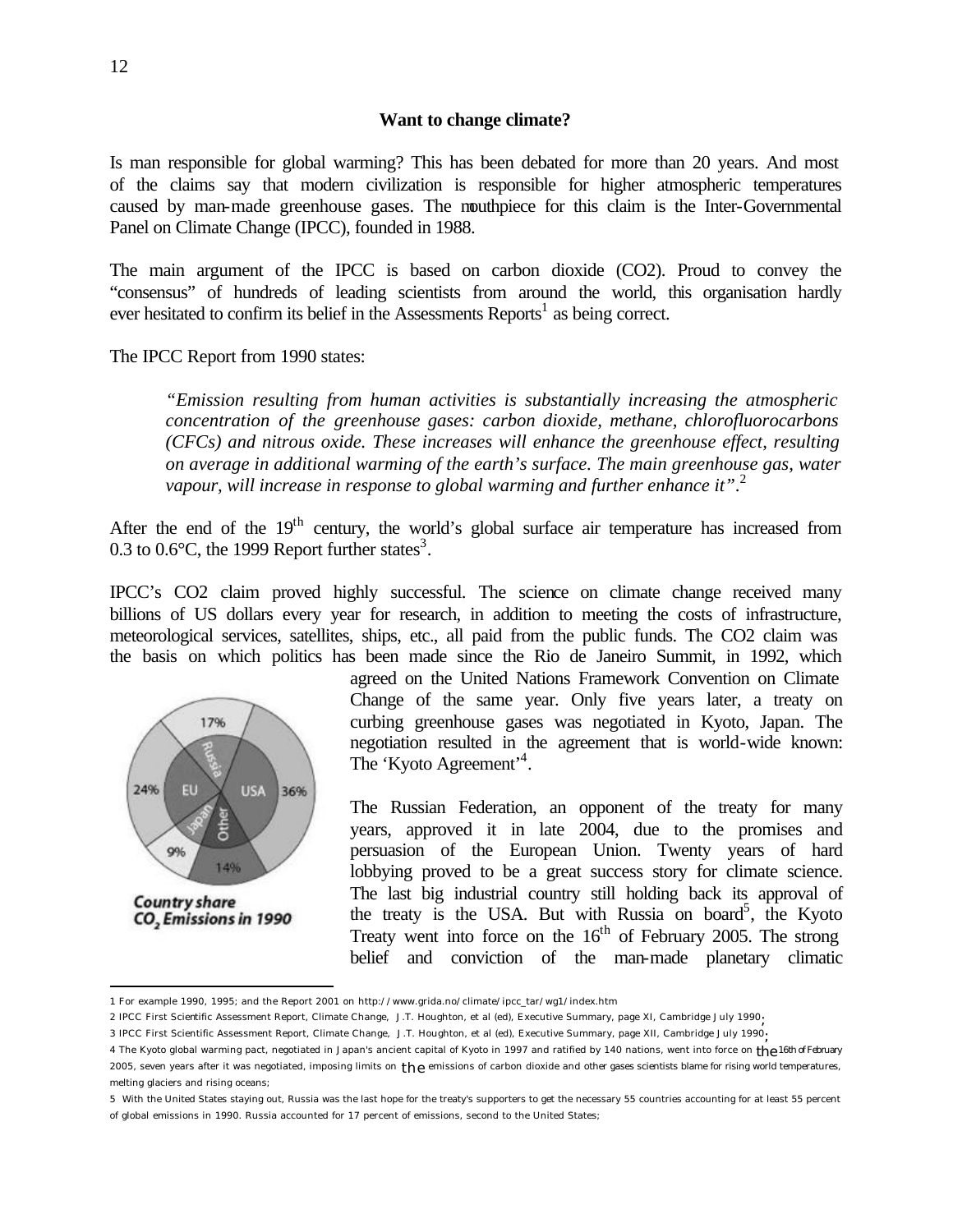catastrophe due to greenhouse gases have created a mighty political tool within the community of climatologists.

Seeking funding, having visions, lobbying for one's own belief is all fair deal. But what will happen if the greenhouse strategy is found to be grossly exaggerated or even proves wrong in due course? Could it all result with global community having lost dozens of years to understand the mechanism of natural climate system?

Not everybody is with the IPCC and its findings by "consensus". While the mainstream of science and climatologists support it, there are also voices opposing the IPCC's conclusions. The most prominent document in this regard is the "Oregon Petition" from 1998 signed by 17,000 scientists protesting against the Kyoto Agreement. The petition requested acceptance through the following statement:

*"We urge the United States government to reject the global warming agreement that was written in Kyoto, Japan, in December 1997, and any other similar proposals. The proposed limits on greenhouse gases would harm the environment, hinder the advance of science and technology, and damage the health and welfare of mankind.*

*There is no convincing scientific evidence that human release of carbon dioxide, methane, or other greenhouse gasses is causing or will, in the foreseeable future, cause catastrophic heating of the Earth's atmosphere and disruption of the Earth's climate. Moreover, there is substantial scientific evidence that increases in atmospheric carbon dioxide produce many beneficial effects upon the natural plant and animal environments of the Earth*".<sup>6</sup>



Reported temperature, February 14th - 17th 1940

Neither the IPCC claim nor the Oregon Petition are satisfactory and reflect a fairly correct assessment and analysis of the Earth's climate during the last 150 years. A thorough analysis of climate events and human activities will show that it is possible to establish considerable links between the two. After all, the global weather system is based on the law of physics. That will be explained, demonstrated and discussed in details throughout this book.

### **Want to have a freezing winter? Start a war!**

The following section will provide an initial example. It is one of the climate change experiments made by man that should have been subject to a detailed assessment when the experiment started, on the 1<sup>st</sup> of September 1939. If the meteorologists of the 1930s failed to recognise that a climate change is inevitable in case of war at sea, the post-war climatologists had 60 years to rectify the failure of their pre-war colleagues.

 $\overline{a}$ 

<sup>6</sup> See: Anti Global Warming Petition Project; http://www.oism.org/pproject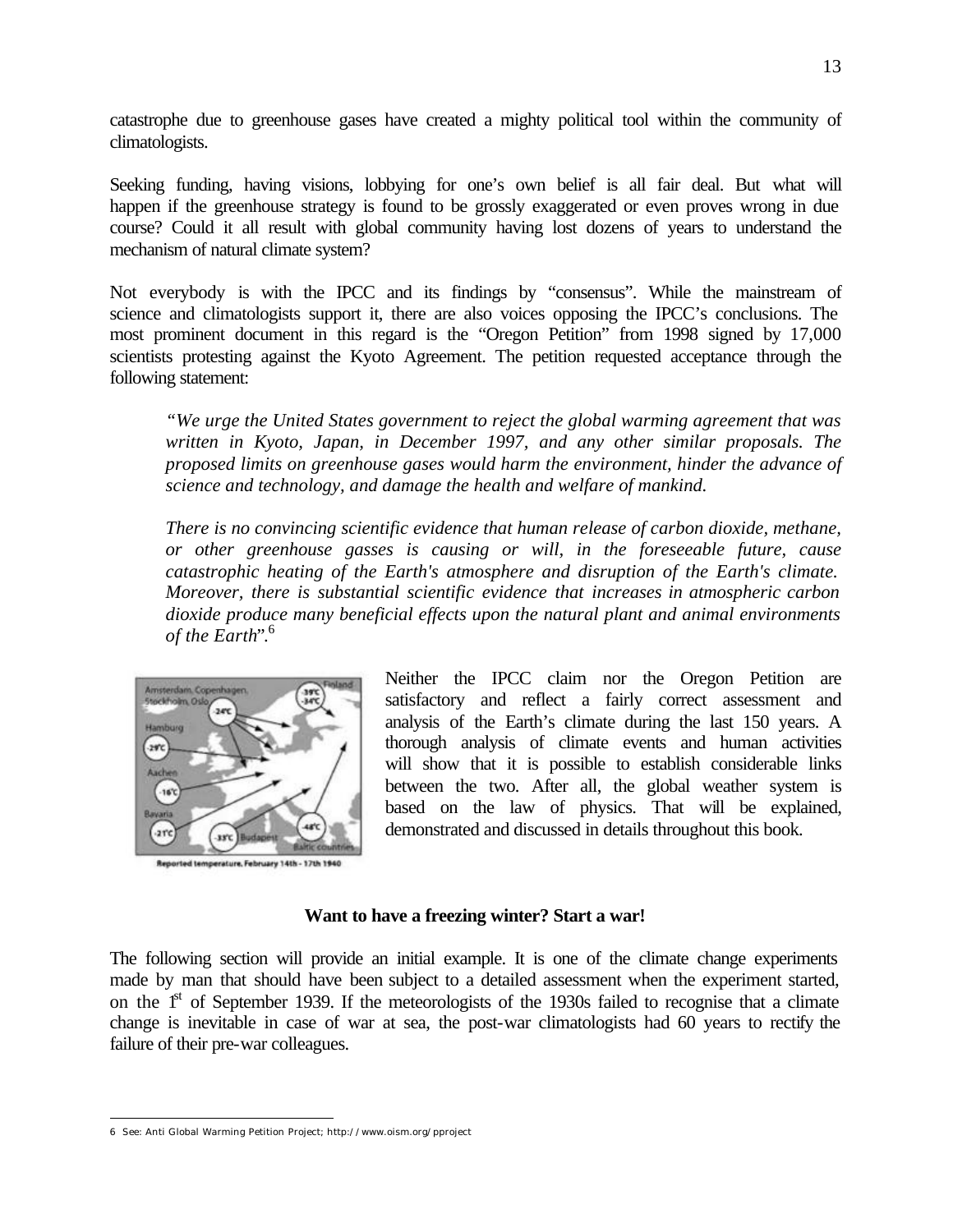On the 14<sup>th</sup> of February 1940, virtually only hours before the German Vice-Chancellor and Air Field Marshal Herman Goering denied any responsibility for the weather with the words: *"We did not ask for ice, snow and cold – A higher power sent them to us"*, The New York Times reported that a record cold gripped the European Nations and that at least 56 people died from Scandinavia to the Danube, while the Baltic Sea was frozen. The newspaper informed its readers about the situation as it follows:

"Europe suffered tonight in the paralysing grip of the bitterest cold in more than 100 years".

"The cold wave extended from the Arctic fringes of Norway and Finland to the Netherlands and Hungary".

"The Netherlands Weather Bureau recorded the lowest temperature ever recorded in this country, 11.2 degrees below zero Fahrenheit." (-11.2 F corresponds to -24°C).

 "Water transportation in the Netherlands is completely paralysed. The canals have been covered with thick ice for more than six weeks. Hundreds of persons abandoned their homes in the face of crushing ice packs boiling up from ice-blocked canals, rivers and seas."

"In Copenhagen the temperature has dropped to 13 degrees below zero Fahrenheit (-  $25^{\circ}$ C)".

"The Baltic Sea was frozen over for the first time in many years. Islands along the coast of the Netherlands and the Baltic were isolated. All day they sent out SOS calls for coal and foodstuff".

"In Estonia, Latvia and Lithuania, more than 10,000 persons suffered severe cases of frost-bite. At least five persons froze to death in the three Baltic countries where temperatures reached 54 degrees below zero Fahrenheit (-47°C) for the first time in 150 years".

Only five and-a-half months earlier, Hitler had started a war in Northern Europe. Then there was bitter cold, lack of coal, shortages of food, frozen water pipe lines. Keeping transportation going had become a nightmare since the cold wave had started during the second week of January. To boost the morale of the population under these difficult circumstances, Herman Goering appealed to them in a speech, in Berlin, on the  $15<sup>th</sup>$  of February 1940 (NYT, the  $16<sup>th</sup>$  of February 1940):

> *"These troubles, naturally, take precedence over yours. They are not a German patent – look at the nations around you having the same difficulties."*

The arctic winter in Northern Europe continued for another week. In Sweden, all cold records were beaten during the days of  $19^{th}/20^{th}$  of February, with 32 degrees below zero F. (-35.5°C), the coldest since  $1805$  (NYT, the  $23<sup>rd</sup>$  of Feb.'40).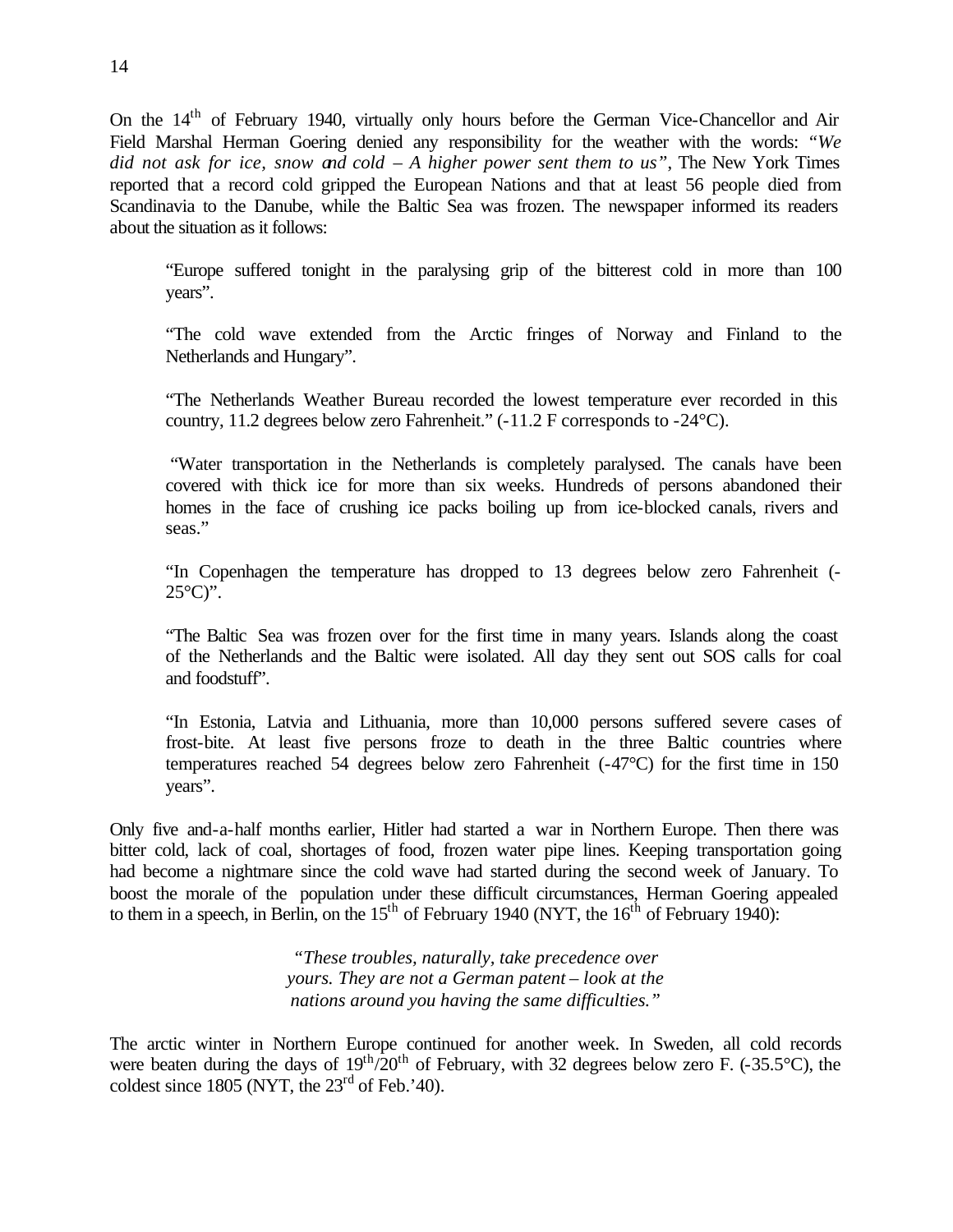Only a few lines from the outstanding war time reporting of The New York Times are enough to illustrate the astonishing result of one of the most captivating climate change experiments.

Since the  $1<sup>st</sup>$  of September 1939, thousands of naval vessels were permanently engaged in war, guarding merchant ships, patrolling sea areas, and exchanging fire with shore batteries or with other naval vessels. Thousands of planes flew on bombing, fighting or patrolling missions every day. Up to 100,000 sea mines were dropped in the sea of which several thousands exploded. Many thousands depth charges were thrown over board to destroy enemy submarines. U-boats torpedoed vessels. Hundreds of ships were sunk in the sea. Some exploded with extreme force due to their loaded cargo consisting of ammunition or gasoline.

Baltic and North Sea waters were churned, mixed and turned upside down as never before. It was as if someone violently stirred a bowl of soup with a spoon to cool it quickly. Waters of Northern Europe went to a similar process which paved the way to the arrival of polar air which established there for many weeks. The impact on regional winter conditions should have hardly come as a surprise. The arctic cold during January and February 1940 was an inevitable result of the war at sea. It will be discussed in more details at a later stage of this presentation.

# **Not one cold winter alone**

If the war in Europe had ended with the winter 1939/40, a few weeks after Herman Goering's speech in mid-February 1940, a description of the winter 1939/40 as "weather modification" would presumably be correct. The climate, the same as the statistics of weather data over a longer period, would hardly have left a trace. Consequently, the extreme icy January and February 1940 would have 'gone under' in the weather statistics.

But the war continued and the war winter of 1940/41 in North Europe came up with the same conditions as the year before. Same phenomenon occurred again during the winter of 1941/42 when Germany was at war with Russia since July 1941. This extreme winter is the most stunning regional weather modification event. As a result of the war at sea for over six months, the Baltic became arctic and temperature became colder than that of the North Pole.

But WWII is not the only example of weather modification as a result of fighting at sea. Even the war at sea during World War I (1914-18) left a similar trail in the weather data records of the



Record cold areas during the war winters 1939 to 1942.

The inner circle of each graph shows a particularly intensive would will include the individual control of the individual of the individual control and the individual control of the individual control and the individual co *area of naval war during the indicated period, while the wider circle (dotted line) indicates the area of a record cold area.*

British Isles (the winters of 1916/17 and 1917/18). Fighting in the waters of Great Britain became very fierce and deadly with newly developed military weapons, sea mines, submarines, and depth charges. Each of the mentioned five war winters proved how the war at sea left its clear fingerprint on the regional winter conditions. One can only wonder why meteorologists